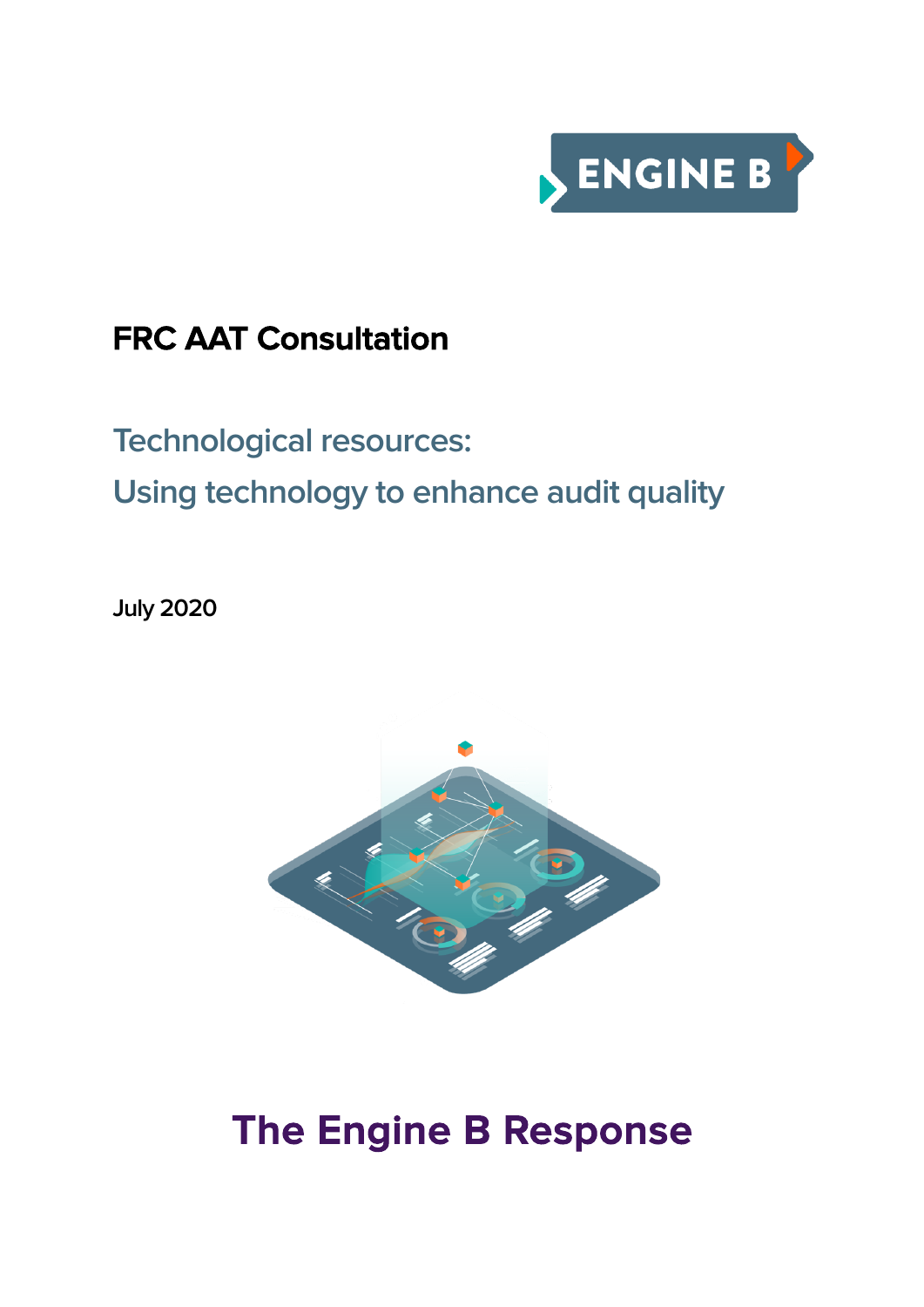**Do you agree that the increasing use of technological resources, including AI and other advanced tools, enhances the quality of audits, beyond the benefits derived from efficiency gains. If so, what are the indicators of enhanced quality?** 

**The CMA chairman declared that "more than a quarter of big company audits are considered sub-standard by the regulator", which indicates that the need to increase quality of audit across the entire industry is critical.** 

**The majority of arguments presented by the Big Four against encouraging competition is the idea that the high-quality service they provide cannot be provided by the smaller firms. However, this has been disproven by reports from the FRC and instead, the industry should now open to the idea of using competition as a means to increase quality in the industry rather concern over impending collapse. Further examples include 72% of total audits needing "limited improvements" in 2017/2018 which clearly show these large firms are not performing well enough to justify their monopolistic power.**

**The lack of quality in past audits also has effects on the industry: they leave the Big Four vulnerable to scrutiny from the FRC and CMA and also work against the suggestion that "if you want public financial records that investors trust, you must use a Big Four accounting firm" (Christian Wolfe). Yet, if the Big Four are seen to be the only audit firms capable of carrying out complex audits, and these firms claim immunity from regulators, due to the scale of infrastructure required to undertake such audits, the undisputed failures of firms in the last few years considerably weaken this argument.**

**The implementation of next generation technology, through a solution such as Engine B, can forge a way through these issues. The FRC**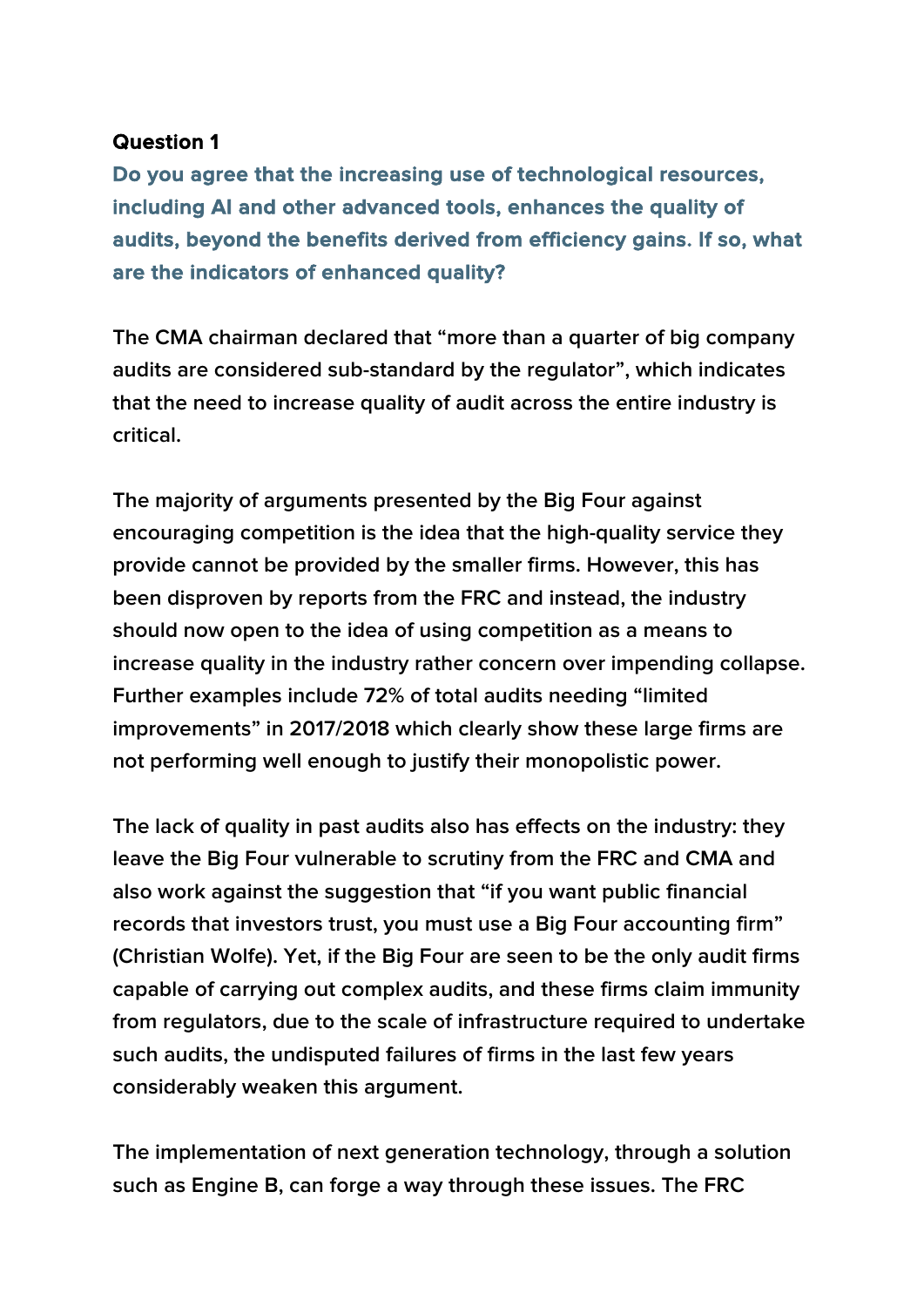**review, along with the Brydon Report, emphasises the need to strengthen audit data quality. Although there are various Data Quality Assessment Criteria, Accuracy, Completeness, Consistency and Timeliness are generally agreed as key criteria.**

**Technology should bolster the quality of audit data by adhering to these criteria within a commitment to principles of transparency, equality and universality. An intelligent data platform should be able to analyse structured and unstructured data together, and therefore remove the need to rely on preselected data sets. Established auditing methods with a limited efficacy, such as root-cause analysis, will be implemented more rapidly, completely, consistently and accurately without an artificial barrier between the data lineage and its source; in other words, data quality is greatly improved where it is not pre-selected by the audited client or defined to include only structured data. As Brydon notes, the benefits of gathering a full range of data are best secured by an industry standard method for data analysis and extraction.**

**One approach would be to establish an industry standard platform and method for gathering and analysing audit data, improving the transparency, efficacy and overall quality of the auditing process. It also brings auditing closer to realising the long-stated ambition of "100 percent testing."**

#### **Question 2**

**Do you believe that challenger firms are currently at a disadvantage in the use of new technology? If so, what remedies would you suggest?** 

**The Big Four exhibit a level of market share that is difficult to find in many other industries and this brings significant benefit particularly relating to data. Digitisation will naturally level the playing field, as the margin for human error associated with smaller, less renowned, firms is**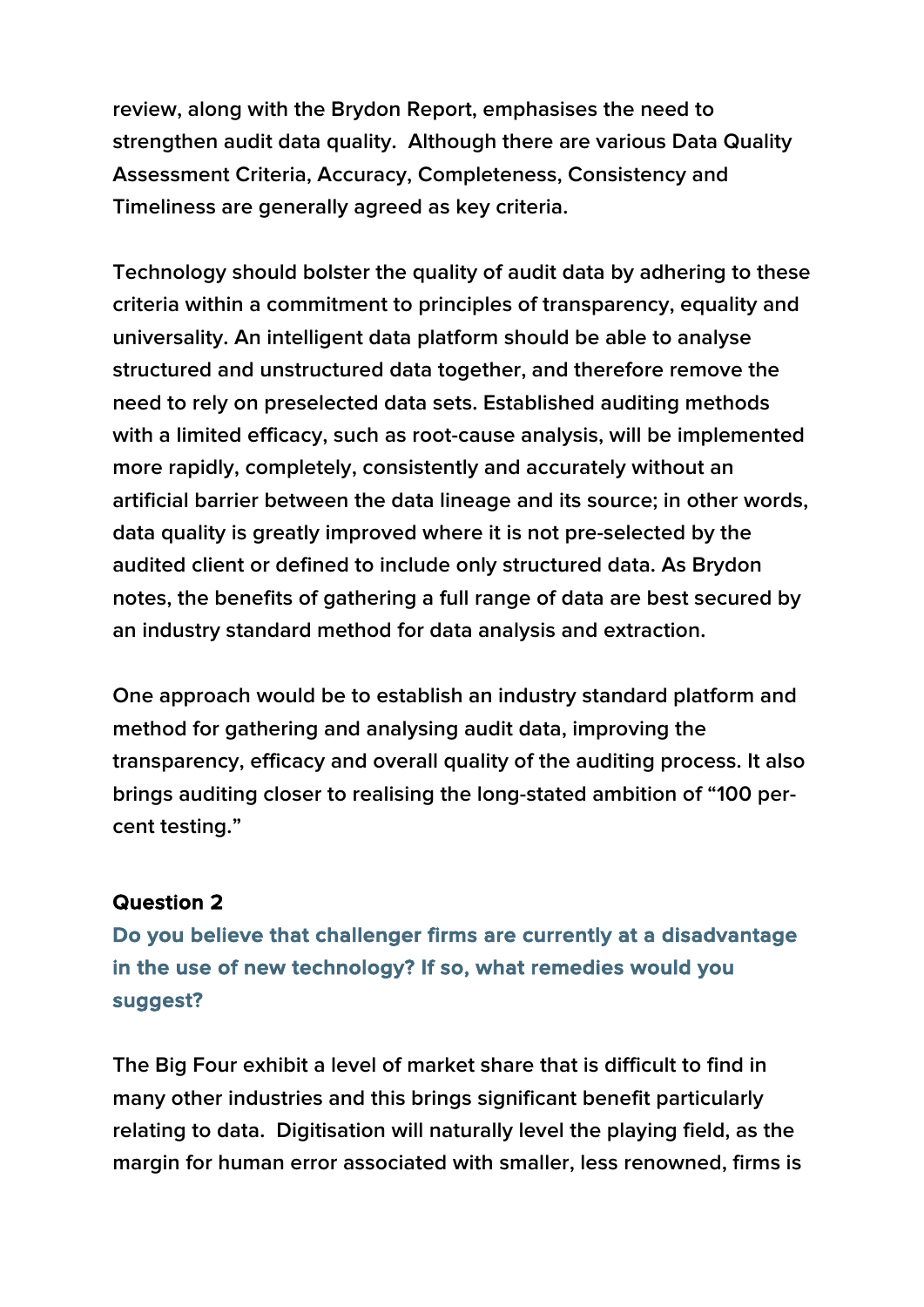**effectively eliminated by the digitisation of tasks completed by lower ranking, billable staff. However, such innovation can often be blocked by inherent structural issues, as partners are not incentivised to reduce their team's billable hours.**

**In addition, the obstacle for Challenger firms is that they are unable to make the same level of financial investment in technological transformation as the larger firms. Should one of the Big Four or Six make significant steps forward in their technology innovation and transform their audit practice, this would mean that smaller firms would be unable to compete and will eventually fold.**

**Audit technology must overcome rather than entrench the challenges that have driven the need for industry wide transformation. Client data is too often kept away from small companies and start-ups by large firms able to build competitive moats with their own data extraction tools. While a common data model implemented across all firms will go some way to overcoming that issue the solution must work across the entire industry, be open source for all firms and be supported by legislation and regulation.** 

**Ultimately an industry wide approach should remove barriers to entry, innovation and competition. This can be done by:**

- **Encouraging more technology innovation by increasing the use of data standards**
- **Levelling the playing field by introducing the equivalent of Open Banking for corporate data. If a standard data access approach is created then the large costs associated with having to tailor to client specific systems is removed and innovation is unlocked.**
- **Leverage regulation to force change and implementation of technology. By removing sampling and forcing complete audits**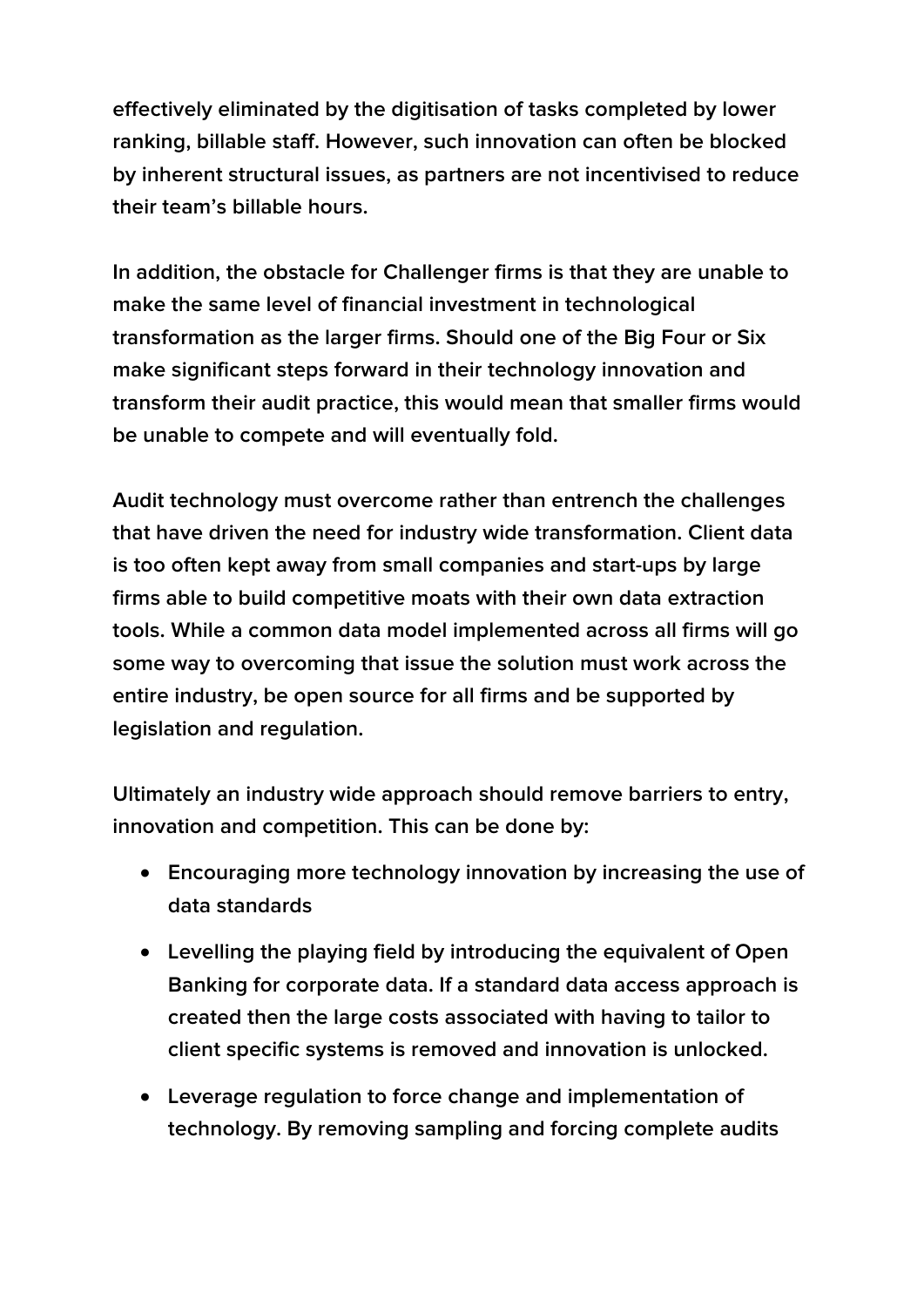**the firms would have to implement these regulations using technology.** 

• **Ensure that the data platform verifies client data with 3rd party feeds where possible. As one example: Cleared Cash as a feed of data from Open Banking would have exposed many of the recent audit scandals before they became unsurmountable.** 

#### **Question 3**

**Other than investment, what do you believe are the key challenges auditors face in the increasing utilisation of automated tools and techniques within the audit process? Again, what remedies would you suggest to overcome these challenges?** 

**There are a variety of challenges which are creating resistance to using automation in audit. Large scale transformation is a daunting task for any organisation. Currently, although the Big Four invest a great deal in transformation, firms simply adopt the improvement method of the day, often taking a simplistic approach to reform, by incrementally changing their current business and audit practices, while still entrenching them to historic ways of managing audit. However, it is becoming evident that it will be necessary to address both technological changes and the impacts this might have to business models in parallel. The latter poses a significant threat to firms, and Partnerships are understandably reluctant to relinquish their position to effect real change, creating a dynamic of active inertia across the top levels of larger firms.**

**In turn, firms facing changes in their environment often fail to respond effectively and defend themselves from competitors inhabiting innovation. In the future this could well be the case for the Big Four. With many years of disproportionate market share, success becomes an ingrained and assumed part of the culture, and failure as a result of complacency becomes a greater risk.**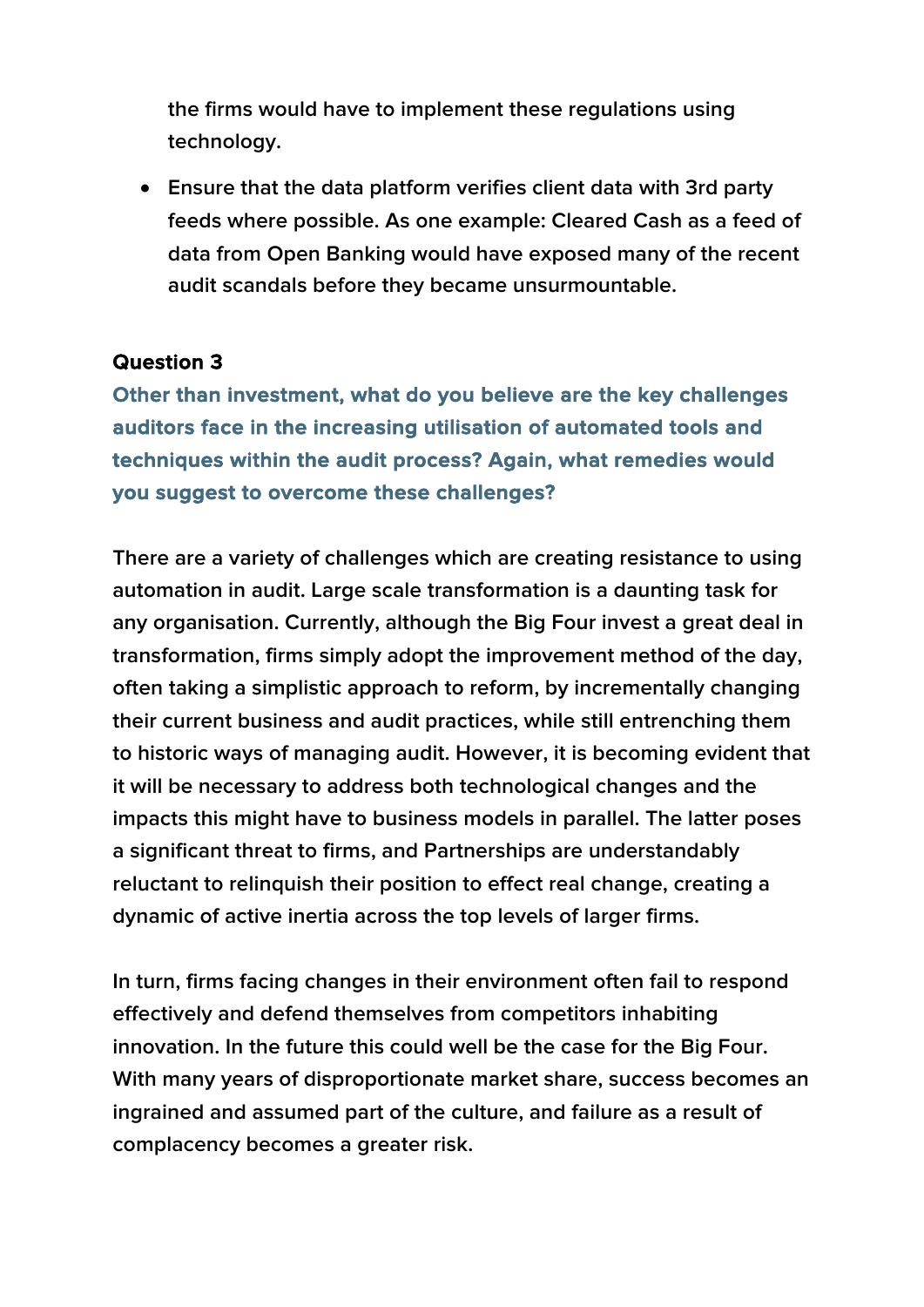**An alternate solution to initiate digitisation which also incorporates automation will enable firms can invest in the change through realignment of their business model. This will simultaneously enhance and disrupt the firm by developing new technology to increase the value derived by both clients and the firm itself. By creating the equivalent of Open Banking for Corporate Data across the audit, tax and legal sectors, an open architecture can be achieved, enabling vendor access, client control of their data and regulatory assurance in a controlled and consistent environment.** 

**If firms could recognise the need to be more forward thinking, and more freely ambitious, moving away from archaic and siloed methods of audit, true transformation is possible. However, ingrained cultural dispositions and traditional models which underpin the way firms operate will need to be relinquished in order to foster adoption.** 

**Conversely, smaller firms lack the financial means to create technological transformation which could, and does, leave them at a significant disadvantage. By leveraging a single source solution that works across all firms and clients, the playing field across the Big Six, challenger and independent firms is levelled, opening up competition – as demanded by the CMA, the FRC and the Brydon review - and providing increasing levels of value and service excellence for end clients.** 

**In addition, there is a perception that a range of technical skills are required. It's imperative that any technological solution must have simplicity and ease of use built in. Firms must also be willing to invest in their staff, ensuring reskilling and creating a business model around the use of automation to benefit employees as well as provide enhanced value to clients.**

**With COVID-19, the audit industry faces an unanticipated and unpredictable convulsion in the global economy. The innovation many**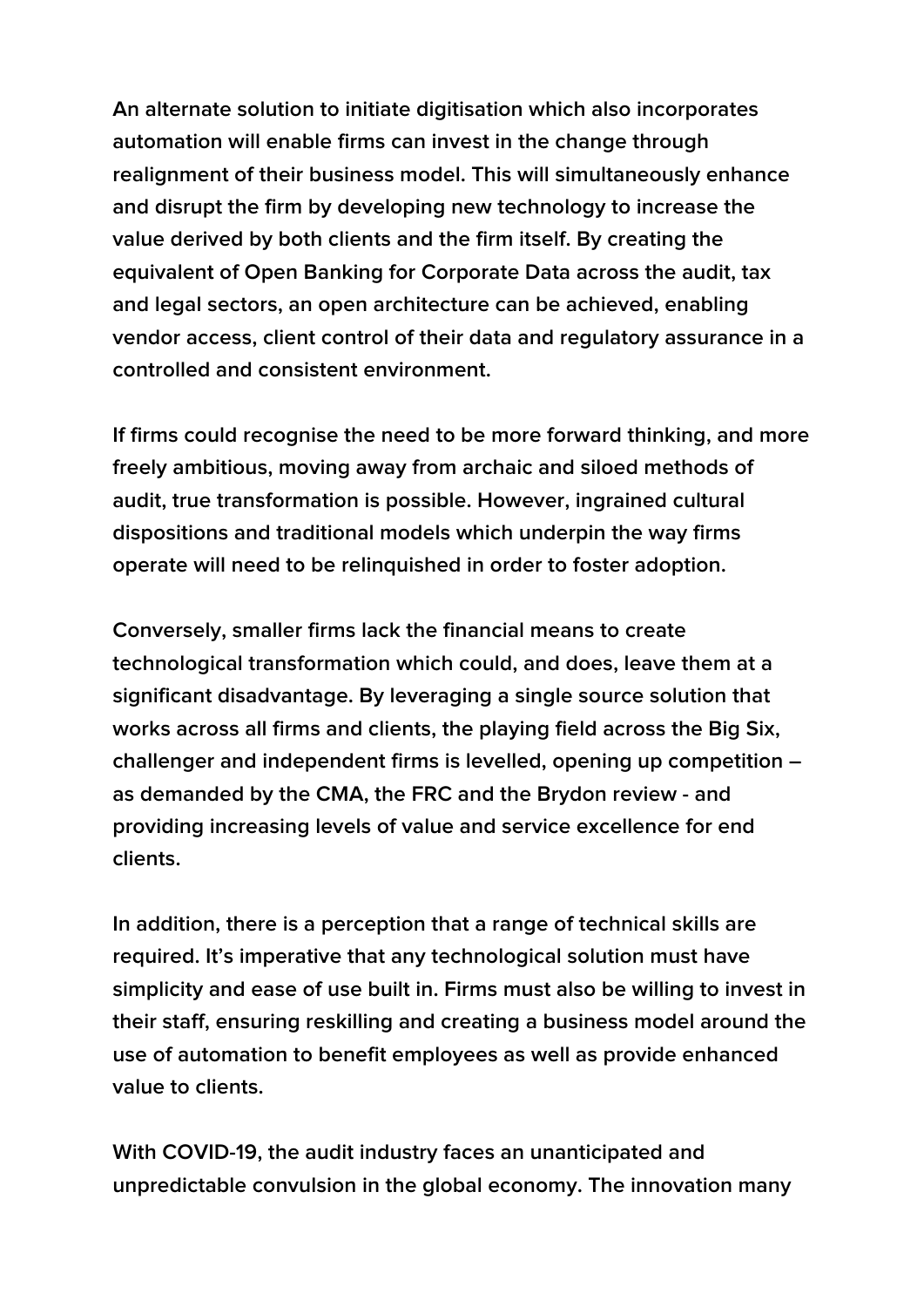**workplaces have implemented in order to adapt to the Coronavirus landscape, with online and remote environments suddenly a part of the "new normal," are not going to be unwound.**

**Instead, the rapid adaptations thrust on the Professional Services industry have accelerated trends already underway: for example, the widespread adoption of electronic signatures in mid-tier firms had been impeded by cultural barriers now eroded by the new necessity of working at home. The same drivers underpinning the thrust of change in accountancy, auditing and legal firms also determine the rapid shift towards digitisation in key sectors of the wider UK economy such as estate agents, universities and local councils.**

**As the texture of the workplace transforms from a paper-chain approach to technology, with information manually inputted into spreadsheets and emails held on workplace servers, to a dynamic model of cloudbased, algorithmic data streams, the need to embed digital systems into accounting and auditing only strengthens.**

#### **Question 4**

**Does the current assurance model or the auditing standards represent an obstacle to technological innovation? If yes, then what specific standards, objectives, requirements or guidance cause practitioners particular difficulties?** 

**Currently, there are systems in place to increase the quality of audit. However, these systems have implemented a move from sampling of audit records to full checks, and this brings with it a variety of issues around speed of service. While at present, regulatory requirements mandate only sampling to assure audit quality, so clients are able to insist audit providers only engage with audit sampling, rather than full assurance.**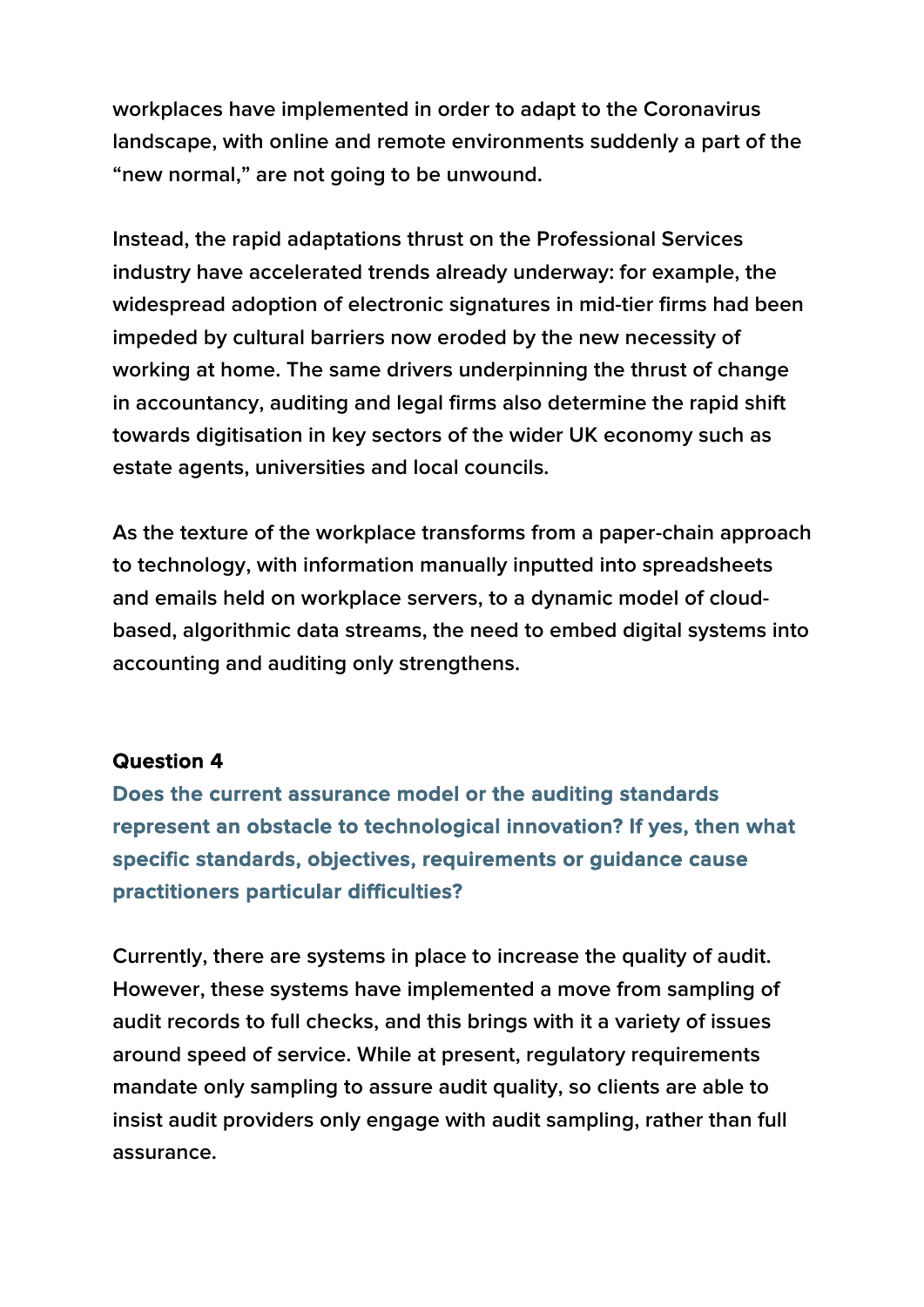**In providing an automated service solution, the issues around speed and accuracy of service are dramatically reduced and audit firms could provide a higher level of accuracy, quality and assurance at vastly increased speed. By implementing this change, clients will accept the tools that drive quality.** 

#### **Question 6**

**What firm-wide controls do you believe are appropriate to ensure that new technology is deployed appropriately and consistently with the requirements of the auditing standards, and provides high quality assurance which the firm can assure and replicate more widely?** 

**To improve the efficiency and efficacy of finding solutions to problems existing in more places than one, a single solution could be created by a single team and distributed as required. As such, by recognizing opportunities which can be advantaged by identifying grounds for commonality, firms can share information and resources in some form of a non-competitive ecosystem resulting in mutual benefit all round – ideally at least.** 

**However, firms risk cross-contamination of regulatory restrictions if they overlap too much. This combined with the fact that as of 2018 the Competition and Markets Authority deemed choice in the audit industry to be too limited, with the Big Four conducts 97% of audits for the FTSE 350 (Financial Times, August 2018). This makes regulation a challenge especially with regards to commonality, which can lead to reduced product differentiation. However, should proposed future changes aid open data sharing and greater levels of innovation – as will be achieved by a single data solution, like Engine B – this will bring efforts back within recommendations approved of by the CMA.** 

**Alternatively, rather than accepting that some form of a cross-sector partnership will possibly make any endeavour more difficult in**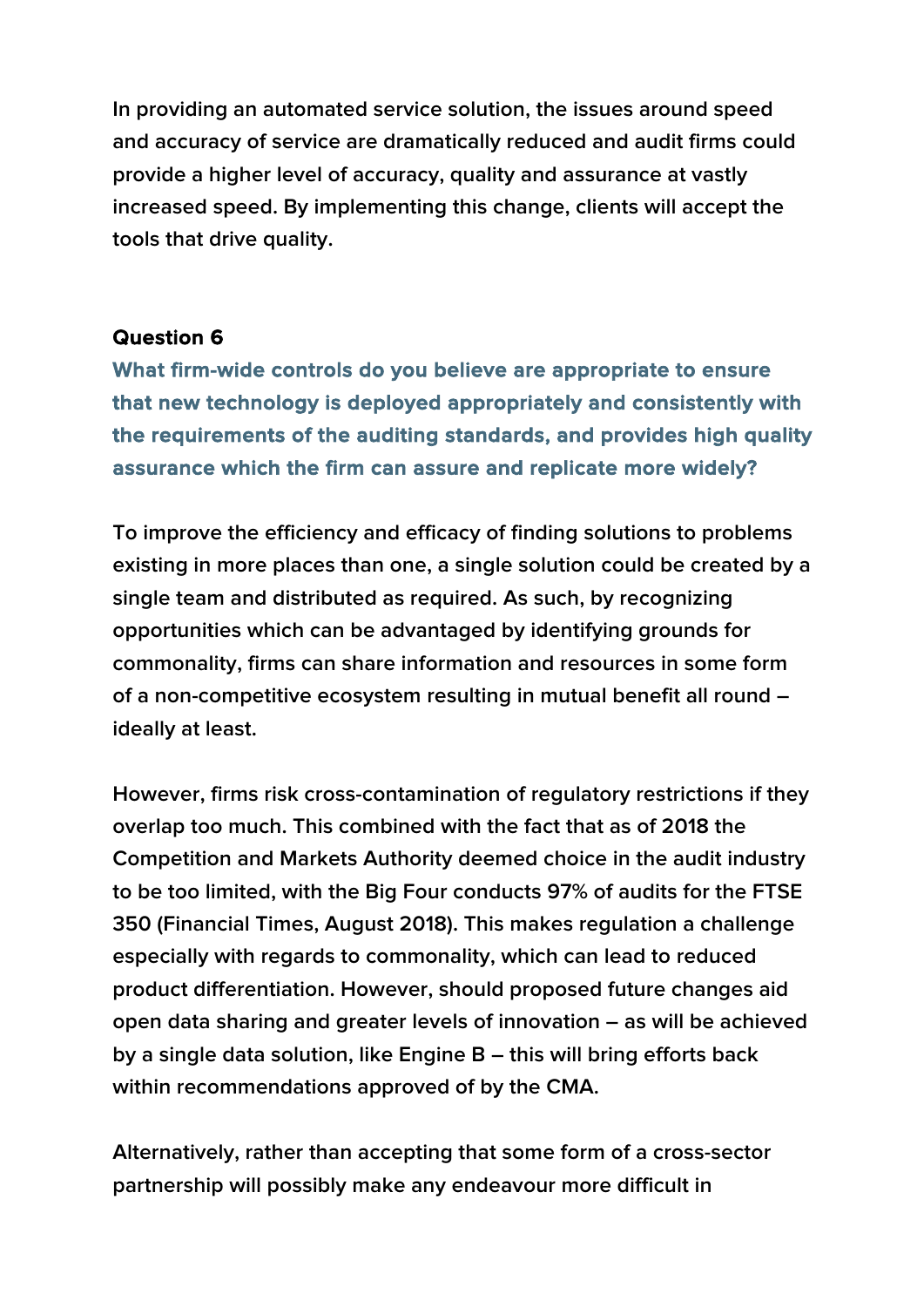**understanding the relevant regulation, there is perhaps also room, if not a need, for regulatory bodies to adjust their parameters in a time of endless new opportunities to cocreate change. This should be in recognition of the fact that with increasingly complex technology on the way, businesses will in turn have to increase the complexity of their own outlooks of future challenges, so that they are then able to craft solutions with the greatest potential for sustainable change.** 

**In addition, the CMA recommendation that FTSE 350 companies must adhere to a Managed Shared Audit process, as well as the Operational Separation proposal for Audit practice, is a valid regulatory attempt to address the issues with Audit Quality. This understandably has been met with some resistance from larger firms. However, through standardisation of intelligent data, and a single version of the truth as part of an open source solution, the deployment of this innovation at each firm will ensure compliance to these proposals as well as current regulations and standards, with all necessary assurances inbuilt.**

#### **Question 8**

**What do you see as being the main ethical implications arising from the greater use of technology and analytics in an audit?**

**Both the FRC review and the Brydon Report discuss the challenges data-driven auditing raises for data protection, security and confidentiality. While compliance with GDPR partly addresses these areas, audit reform opens many questions about how and where data should be handled. The FRC therefore asks auditing committees to question "How does the external auditor store and handle the entity's data? What data is retained and for how long is it retained? What steps are taken to ensure the security, confidentiality and privacy of data?'.** 

**As a technology company, we have a crucial role to play in helping the auditing industry to address these questions successfully and**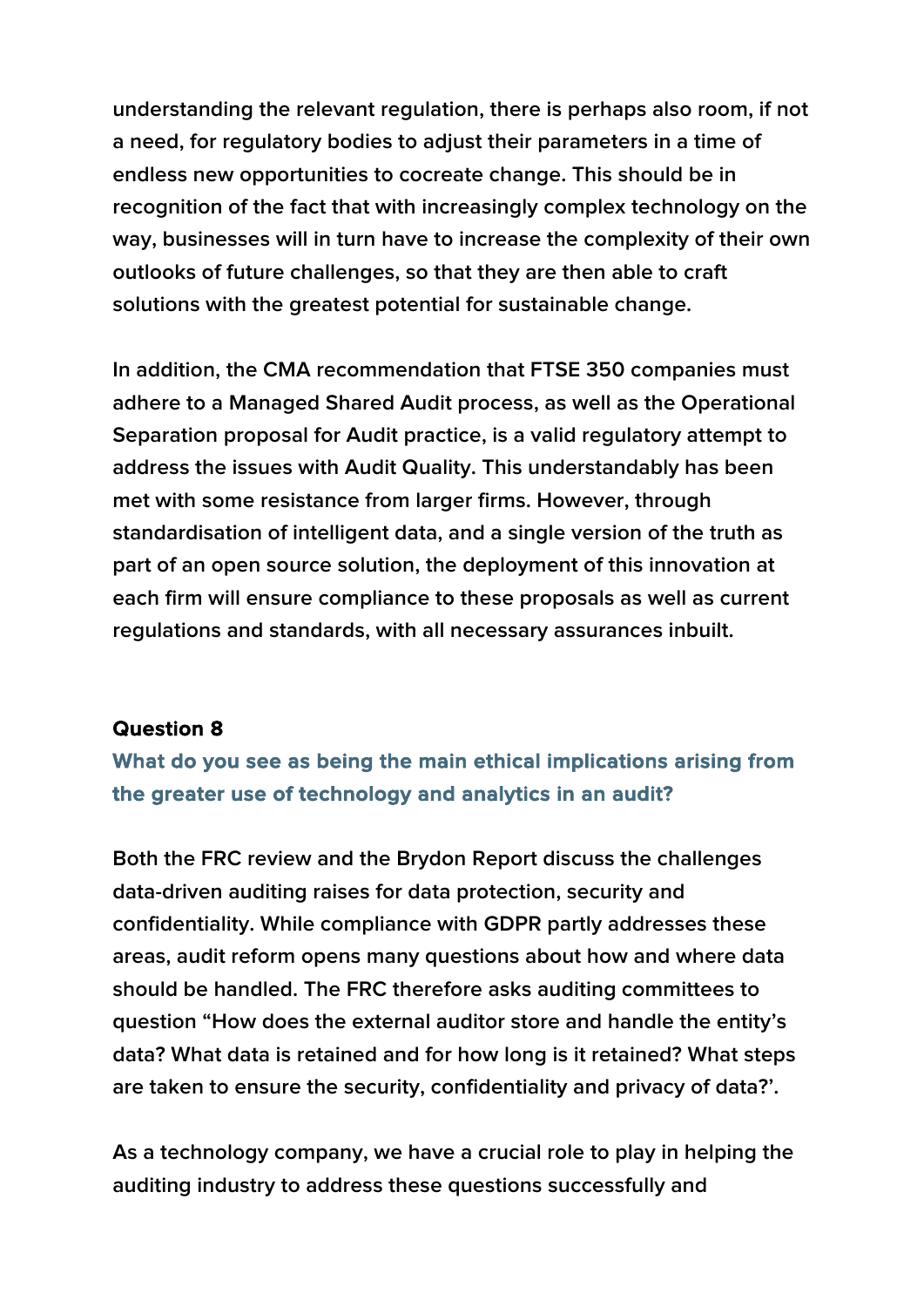**systematically. We provide the tools for auditors to trace the lineage of data to their source, but we will never move that data away from the client's systems. Clients audited through our open source API will retain control over their own data and where it lies. In other words, Engine B's common data model offers a standard auditing methodology capable of analysing unstructured and structured data sets without forcing that data to migrate into new systems outside the client's space.**

**Where AI ethics and regulations are concerned, being a rapidly developing yet still new practice, regulations are having to be formed and adapted at similar rates. In February 2020, the Information Commissioner's Office published a draft guidance addressing anticipated grey areas relating to AI governance, especially relating to auditing and risk management thereof, to ensure data protection compliance.**

**Currently, it takes the form of a conceptual framework, aiming to show early recognition of the benefits AI will and must bring, while introducing potential regulatory needs which will come alongside AI's wider use in the workplace. The ICO's work is still ongoing, and subject to discussion, and there will likely be no definite framework will be finalized for quite some time. An idea gaining momentum however is that audits could be the way forward for AI governance, reducing fears among CEOs that they will be accountable for machine mistakes in a way similar to cyber security audits.** 

**Without a final decision on how AI governance will shape up, there are various theories as to the best way to go about it, as well as opportunities for auditors to position themselves in useful jurisdictions. For the moment at least, the ICO itself assures us that there is significant and ongoing investment into resources and effort, and that as a regulator they "will expect the level of governance and risk management capabilities to be commensurate and proportional to their AI data protections risks."**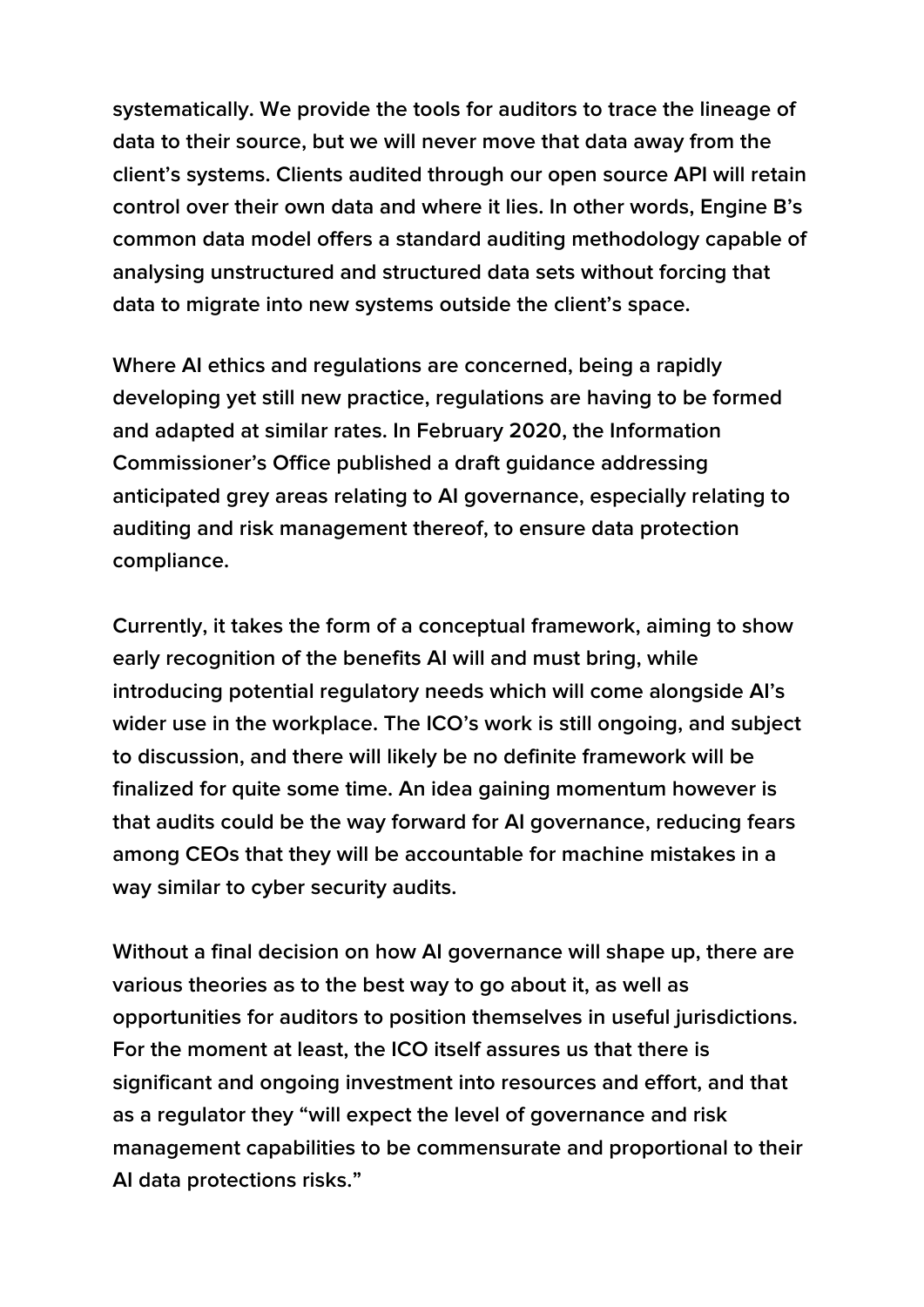**Do you believe there is value in the UK having consistent data standards to support high quality audit, similar to that developed in the US Financial Reporting Council** 

**We believe XBRL type, digital reporting would have great value. In addition, more importantly, data standards for technology interoperability should also be adopted.**

**As the EU's 2016 directive for mandatory auditing firm rotation in Public Interest Entities (PIEs) comes into effect, the need for industry-wide ADA standards and a common data model is stronger than ever.** 

**However, it is evident that the technology is not sufficiently embedded in the industry to implement audit rotation durably and effectively. While the sector has long sought a standard Application Programming Interface (API) to deliver a unified method for gathering and analysing auditing data (notably through the xbrl API), a single solution is yet to crystallise.** 

**This is partly due to a lack of industry-led compulsion or government regulation specific to the control of analytic data feeds. Furthermore, any reforms implemented now must be built to comply with the expected regulatory standards under ARGA, and thus uphold with the underpinning principles and purposes of audit regulation under the proposed framework.**

**More broadly, the economic disruption and regulatory uncertainties produced by Brexit complicates any expectation of unified transnational standards, while COVID-19 has already upended the workplace environment and expected to lead the global economy into recession. This landscape only adds urgency to the need to unify, standardise and share auditing data models and implement consistent data standards.**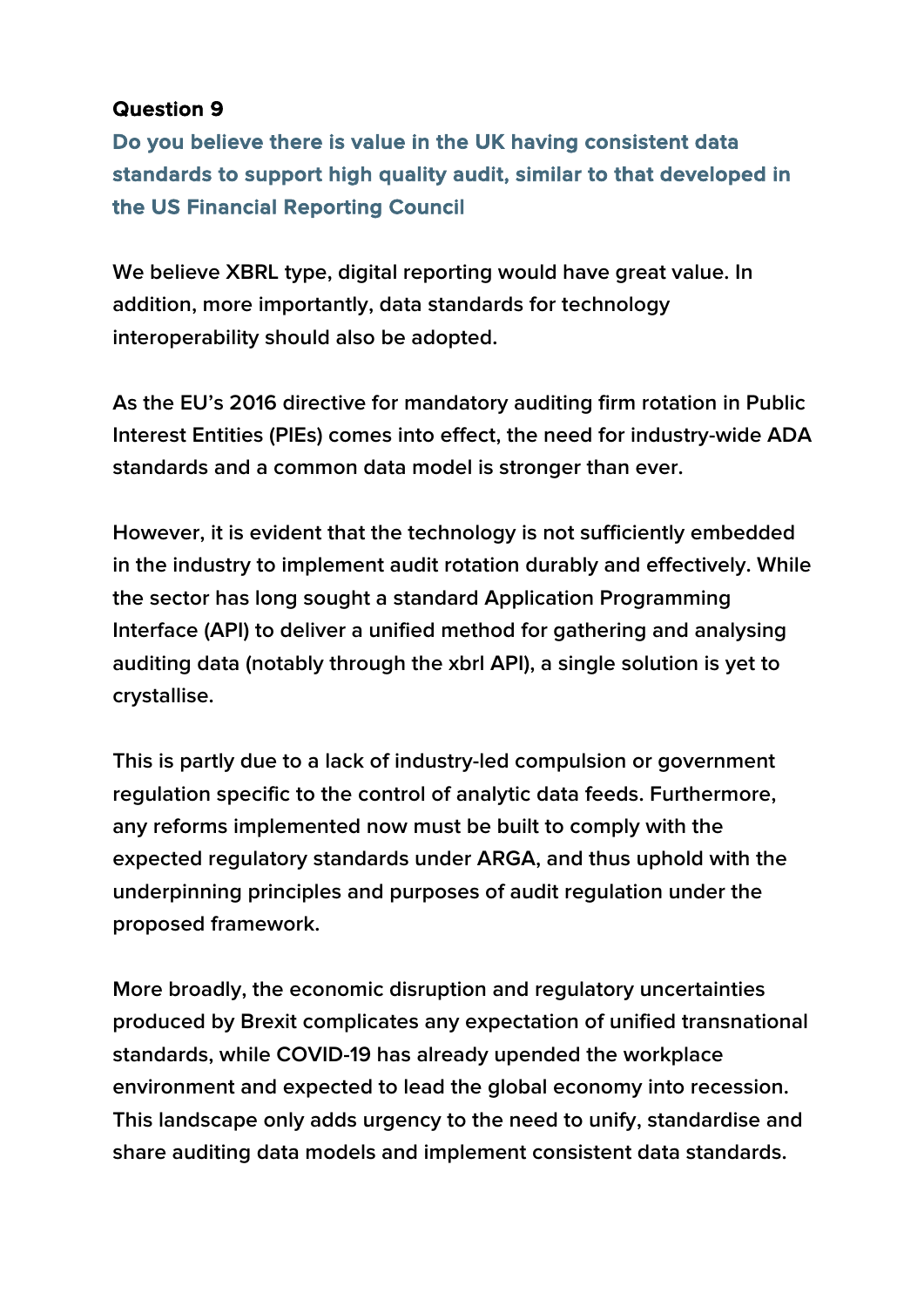**Do you agree that threats to auditor independence may arise through the provision of wider business insights (not as part of the audit itself) drawn from the interrogation company data? If so, what measures would mitigate this risk from crystallising?** 

**The threat to auditor independence due to this provision is clear and the collective move of firms from cross selling services is prudent. The audit industry has been accused of resembling a closed shop in how it operates particularly in cross selling and blurring lines between providing and selling services, alongside insufficient regulation for increased accountability.**

**Transparent data sharing would provide less of an excuse for confusion between which services audit firms are actually selling. By increasing the incorporation of AI and cognitive automation in audit culture, our hope is to decrease this perception of a somewhat covert industry and instead provide sufficient public data for there to be real choice in the market.**

**As trust and confidence in the sector plummets and risk to reputations grow, there is a gap in the market for a technological solution which opens up the audit industry, showing that it isn't and doesn't have to operate in such a closed manner, using innovation to restore a beneficial working practice for all.** 

**Therefore, not only should there be increased focus on the definition around the end client of an audit, but also the liability on the sign off of the audit and the relevance of audit to wider society.**